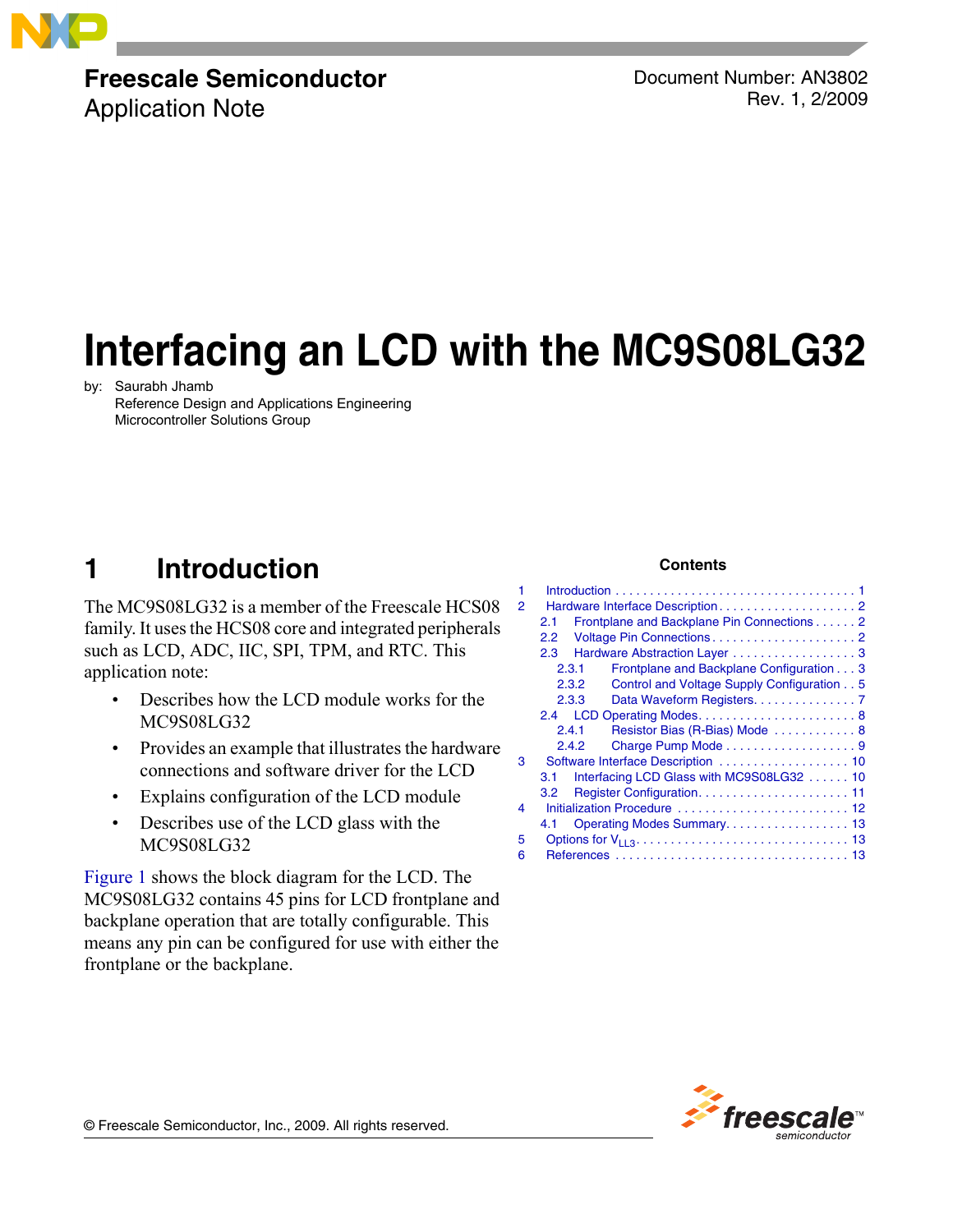





# <span id="page-1-3"></span><span id="page-1-0"></span>**2 Hardware Interface Description**

<span id="page-1-4"></span>[Table 1](#page-1-4) describes the LCD pins and their directions.

| <b>Pins</b>       | <b>Direction</b> | <b>Description</b>                                                                                    |
|-------------------|------------------|-------------------------------------------------------------------------------------------------------|
| LCD[0:44]         | Output           | LCD data pins<br>You can configure these pins as frontplane<br>or backplane.                          |
| $V_{LL1}$         | Output           | LCD bias voltage                                                                                      |
| V <sub>LL2</sub>  | Output           | LCD bias voltage                                                                                      |
| $V_{LL3}$         | Input            | LCD bias voltage<br>See Section 5, "Options for $V_{1,1,3}$ " for more<br>details.                    |
| $V_{LL3_2}$       | Input            | Provides current enhancement at $V_{11,3}$<br><b>Note:</b> This PIN must be shorted with $V_{11,3}$ . |
| $V_{\text{CAP1}}$ | N/A              | Provides storage capacitance for LCD                                                                  |
| $V_{\text{CAP2}}$ | N/A              | operation on internal charge pump mode                                                                |

**Table 1. LCD Pin Description**

# <span id="page-1-1"></span>**2.1 Frontplane and Backplane Pin Connections**

These pin connections identify the number of backplanes and frontplanes supported in the LCD glass and connect each LCD glass pin to the corresponding LCD pin at MC9S08LG32 SoC.

### **NOTE**

In the LCD software driver configuration, you must configure as backplane the SoC LCD block pins that connect to the backplane of the LCD glass.

# <span id="page-1-2"></span>**2.2 Voltage Pin Connections**

[Figure 2](#page-2-2) and [Figure 3](#page-2-3) show the recommended connections for the voltage supply pins of the SoC LCD block. Add a capacitor on the  $V_{LL3}$  pin to filter noise from the  $V_{DD}$  input and on  $V_{LL1}$ ,  $V_{LL2}$ ,  $V_{CAP1}$ , and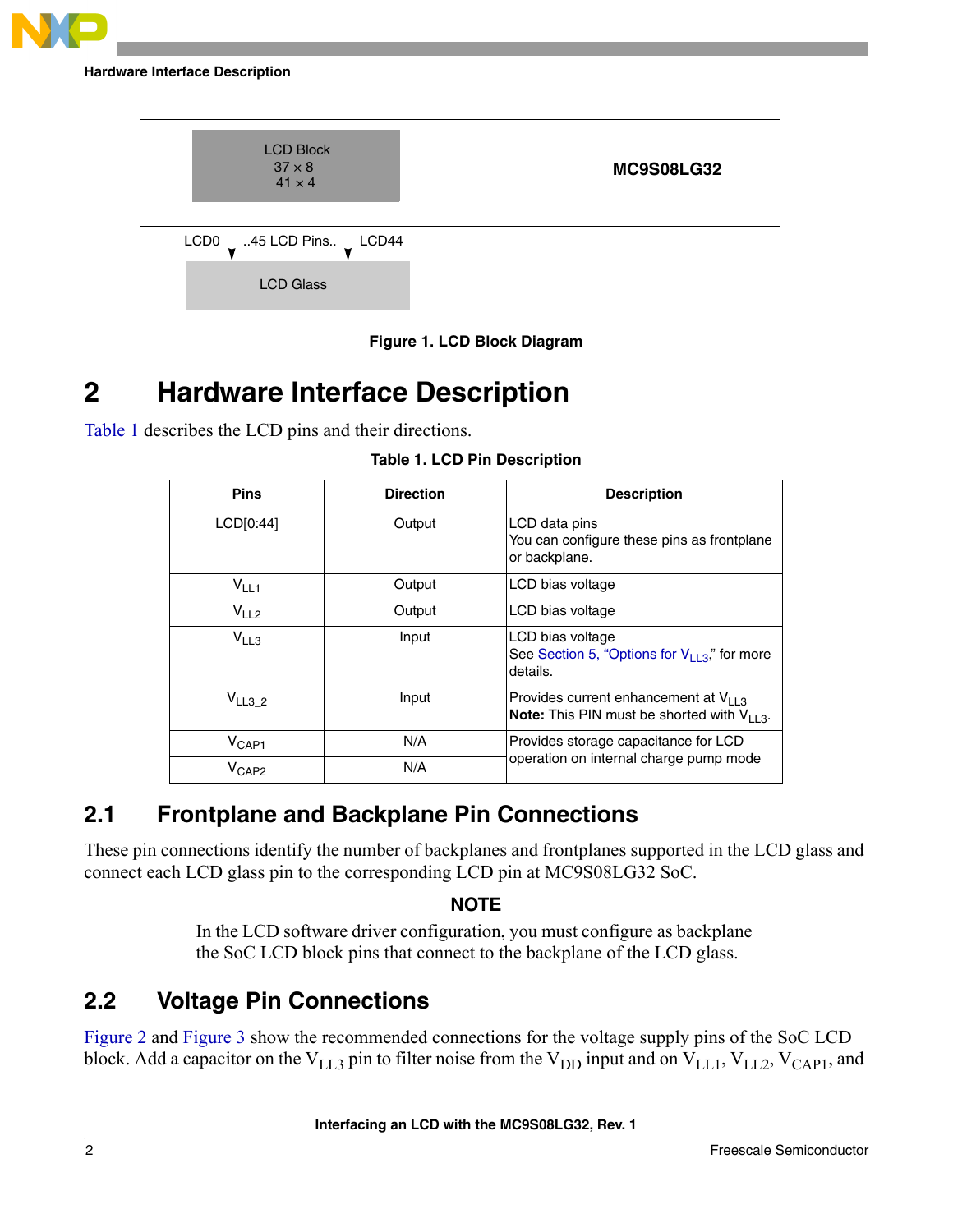

V<sub>CAP2</sub> pins for LCD operation in charge pump mode. No capacitor is required for LCD operation in resistor bias mode on  $V_{\text{LL1}}$ ,  $V_{\text{LL2}}$ ,  $V_{\text{CAP1}}$ , and  $V_{\text{CAP2}}$  pins.



<span id="page-2-2"></span>





# <span id="page-2-3"></span><span id="page-2-0"></span>**2.3 Hardware Abstraction Layer**

This section contains the LCD registers. These registers configure:

- Pins used for the LCD display
- Pins used as backplane or frontplane
- Pins for transferring display data to the LCD glass
- Voltage and current specifications

# <span id="page-2-1"></span>**2.3.1 Frontplane and Backplane Configuration**

### **2.3.1.1 LCD Pin Enable Registers**

These registers specify the number of pins used for the LCD display.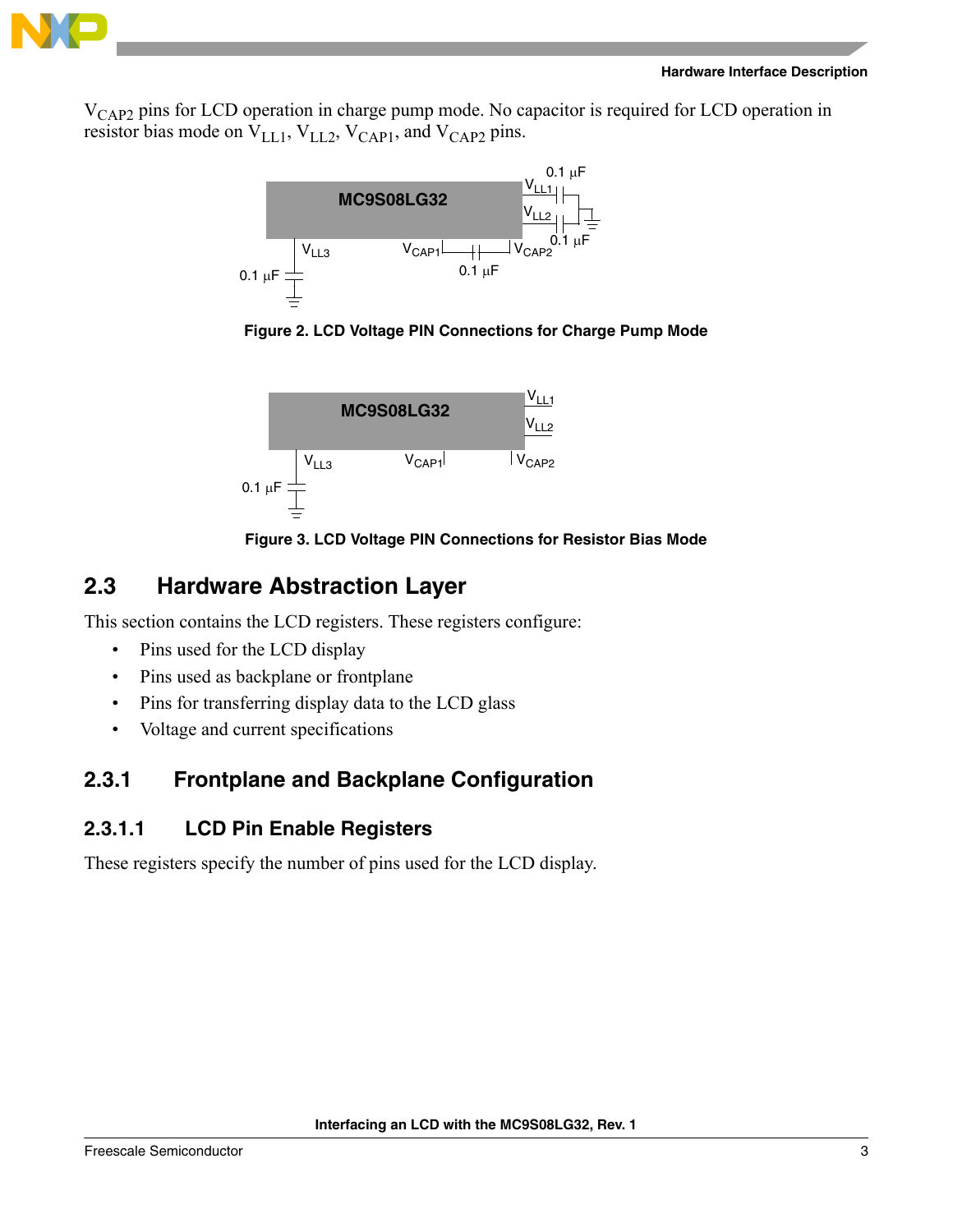

|                           |                                         | $\overline{7}$            | 6                         | 5                 | 4                                 | 3                         | $\overline{c}$    | 1                 | 0                 |  |
|---------------------------|-----------------------------------------|---------------------------|---------------------------|-------------------|-----------------------------------|---------------------------|-------------------|-------------------|-------------------|--|
| LCDPEN <sub>0</sub>       | $\mathsf R$<br>W                        | PEN7                      | PEN <sub>6</sub>          | PEN <sub>5</sub>  | PEN <sub>4</sub>                  | PEN <sub>3</sub>          | PEN <sub>2</sub>  | PEN <sub>1</sub>  | PEN <sub>0</sub>  |  |
|                           | Reset                                   |                           |                           |                   |                                   | Indeterminate after reset |                   |                   |                   |  |
| LCDPEN1                   | $\mathsf{R}$<br>W                       | PEN <sub>15</sub>         | PEN <sub>14</sub>         | PEN <sub>13</sub> | PEN <sub>12</sub>                 | PEN <sub>11</sub>         | PEN <sub>10</sub> | PEN <sub>9</sub>  | PEN <sub>8</sub>  |  |
|                           | Reset                                   |                           | Indeterminate after reset |                   |                                   |                           |                   |                   |                   |  |
| LCDPEN <sub>2</sub>       | $\mathsf R$<br>W                        | PEN <sub>23</sub>         | PEN <sub>22</sub>         | <b>PEN21</b>      | PEN <sub>20</sub>                 | PEN <sub>19</sub>         | PEN <sub>18</sub> | PEN <sub>17</sub> | PEN <sub>16</sub> |  |
|                           | Reset                                   |                           | Indeterminate after reset |                   |                                   |                           |                   |                   |                   |  |
| LCDPEN3                   | $\mathsf R$<br>W                        | PEN31                     | PEN <sub>30</sub>         | PEN <sub>29</sub> | PEN <sub>28</sub>                 | PEN <sub>27</sub>         | PEN <sub>26</sub> | <b>PEN25</b>      | PEN <sub>24</sub> |  |
|                           | Reset                                   |                           |                           |                   |                                   | Indeterminate after reset |                   |                   |                   |  |
| LCDPEN4                   | $\mathsf R$<br>W                        | PEN39                     | PEN38                     | PEN37             | PEN <sub>36</sub>                 | PEN <sub>35</sub>         | PEN <sub>34</sub> | PEN <sub>33</sub> | PEN32             |  |
|                           | Reset                                   | Indeterminate after reset |                           |                   |                                   |                           |                   |                   |                   |  |
| LCDPEN5                   | R<br>W                                  |                           |                           |                   | PEN <sub>44</sub>                 | PEN <sub>43</sub>         | PEN <sub>42</sub> | PEN <sub>41</sub> | PEN <sub>40</sub> |  |
|                           | Reset                                   |                           |                           |                   | Indeterminate after reset         |                           |                   |                   |                   |  |
| Unimplemented or Reserved |                                         |                           |                           |                   |                                   |                           |                   |                   |                   |  |
|                           |                                         |                           |                           |                   | <b>Figure 4. LCDPEN Registers</b> |                           |                   |                   |                   |  |
|                           | Table 2. LCDPEN[0:5] Field Descriptions |                           |                           |                   |                                   |                           |                   |                   |                   |  |

| <b>Field</b> | <b>Description</b>                                                    |
|--------------|-----------------------------------------------------------------------|
| LCDPEN[44:0] | LCD Pin Enable<br>0 LCD operation disabled<br>1 LCD operation enabled |

### **2.3.1.2 Backplane Enable Registers**

These registers specify the number of pins used as backplane. If the BPEN bits are cleared for a corresponding pin, then it acts as a frontplane pin.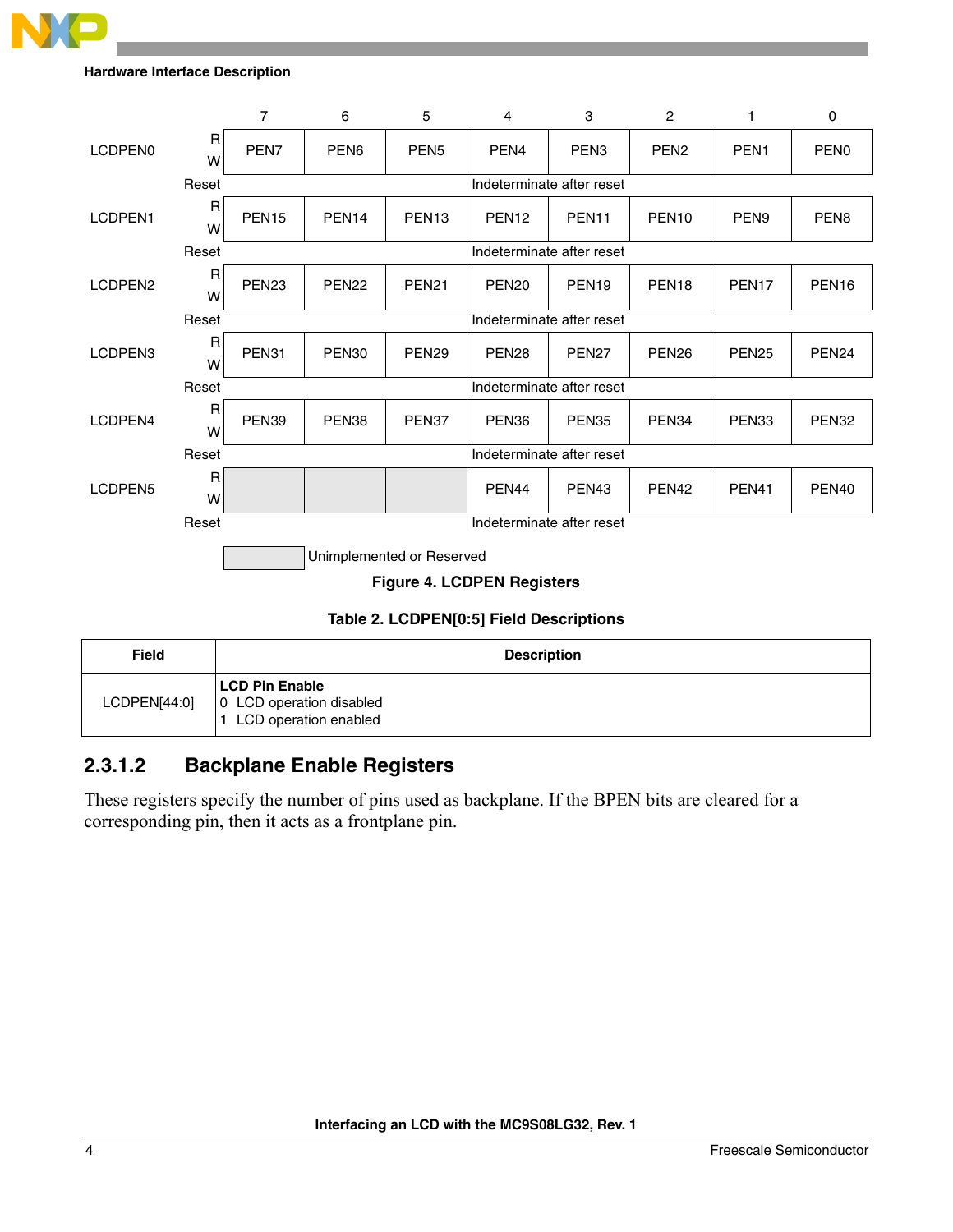

|                                    |                     | 7                         | 6                  | 5                         | 4                  | 3                         | 2                  | 1                  | 0                  |
|------------------------------------|---------------------|---------------------------|--------------------|---------------------------|--------------------|---------------------------|--------------------|--------------------|--------------------|
| LCDBPEN0                           | $\mathsf{R}$<br>W   | BPEN7                     | BPEN <sub>6</sub>  | BPEN <sub>5</sub>         | BPEN4              | BPEN <sub>3</sub>         | BPEN <sub>2</sub>  | BPEN1              | <b>BPEN0</b>       |
|                                    | Reset               |                           |                    |                           |                    | Indeterminate after reset |                    |                    |                    |
| LCDBPEN1                           | $\mathsf R$<br>W    | BPEN <sub>15</sub>        | BPEN14             | BPEN13                    | BPEN <sub>12</sub> | BPEN11                    | BPEN10             | BPEN <sub>9</sub>  | BPEN <sub>8</sub>  |
|                                    | Reset               |                           |                    |                           |                    | Indeterminate after reset |                    |                    |                    |
| LCDBPEN2                           | $\overline{R}$<br>W | BPEN <sub>23</sub>        | BPEN <sub>22</sub> | BPEN <sub>21</sub>        | BPEN20             | BPEN <sub>19</sub>        | BPEN <sub>18</sub> | BPEN17             | BPEN16             |
|                                    | Reset               |                           |                    |                           |                    | Indeterminate after reset |                    |                    |                    |
| LCDBPEN3                           | $\mathsf{R}$<br>W   | BPEN31                    | BPEN30             | BPEN <sub>29</sub>        | BPEN <sub>28</sub> | BPEN <sub>27</sub>        | BPEN <sub>26</sub> | BPEN <sub>25</sub> | BPEN <sub>24</sub> |
|                                    | Reset               | Indeterminate after reset |                    |                           |                    |                           |                    |                    |                    |
| LCDBPEN4                           | $\mathsf{R}$<br>W   | BPEN39                    | BPEN38             | BPEN37                    | BPEN36             | BPEN35                    | BPEN34             | BPEN33             | BPEN32             |
|                                    | Reset               | Indeterminate after reset |                    |                           |                    |                           |                    |                    |                    |
| LCDBPEN5                           | $\mathsf{R}$<br>W   |                           |                    |                           | BPEN44             | BPEN <sub>43</sub>        | BPEN <sub>42</sub> | BPEN41             | BPEN <sub>40</sub> |
|                                    | Reset               |                           |                    |                           |                    | Indeterminate after reset |                    |                    |                    |
|                                    |                     |                           |                    | Unimplemented or Reserved |                    |                           |                    |                    |                    |
| <b>Figure 5. LCDBPEN Registers</b> |                     |                           |                    |                           |                    |                           |                    |                    |                    |

### **Table 3. LCDBPEN[0:5] Field Descriptions**

| <b>Field</b> | <b>Description</b>                                                                                       |
|--------------|----------------------------------------------------------------------------------------------------------|
|              | <b>Backplane Enable</b><br>LCDBPEN[44:0]   0 Frontplane operation enabled<br>Backplane operation enabled |

# <span id="page-4-0"></span>**2.3.2 Control and Voltage Supply Configuration**

This section describes the registers that configure the voltage and control specifications of the LCD block.

### **2.3.2.1 LCD Control Register 0 (LCDC0)**



**Figure 6. LCD Control Register 0 (LCDC0)**

**Interfacing an LCD with the MC9S08LG32, Rev. 1**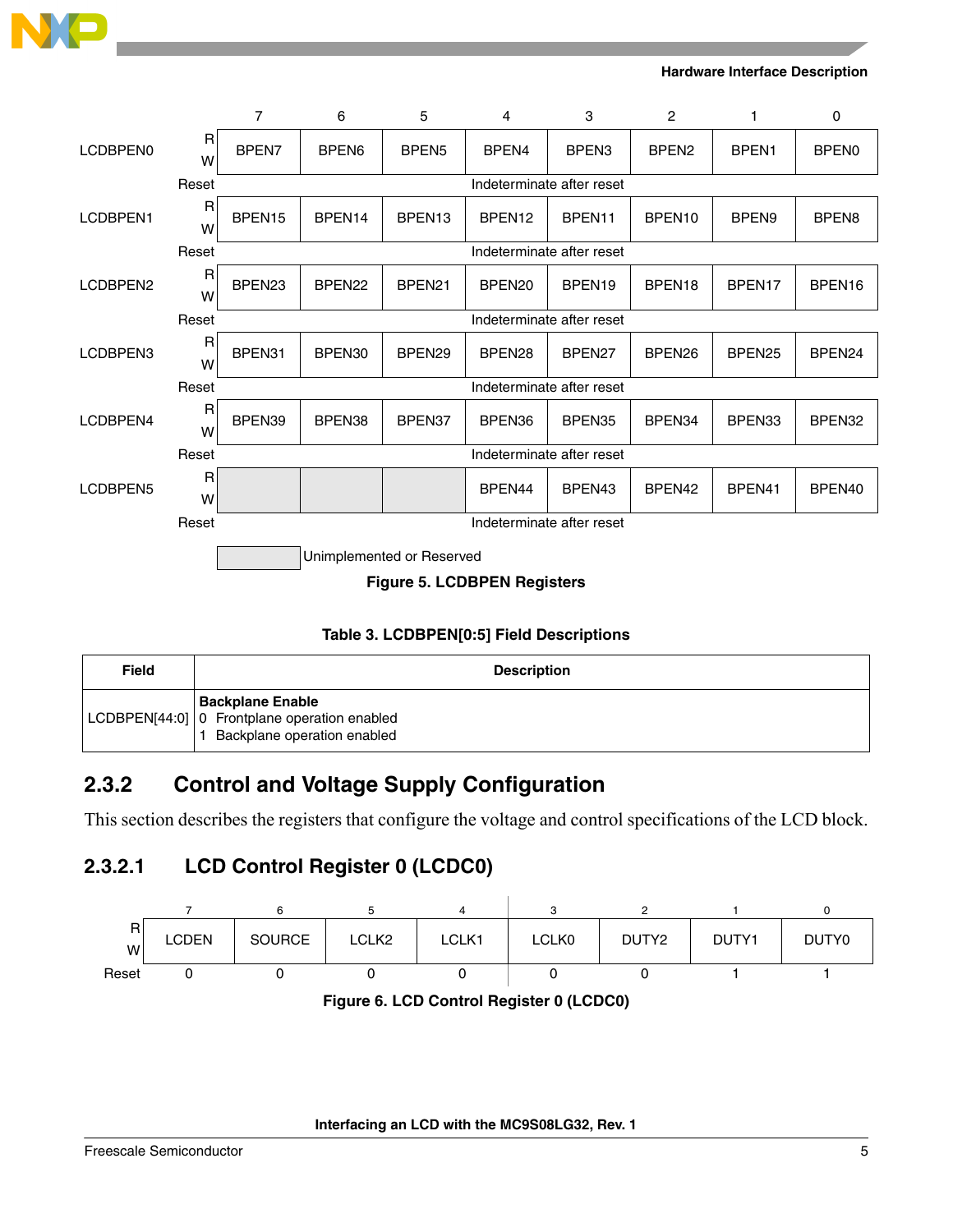

### **Table 4. LCDC0 Field Descriptions**

| <b>Field</b>       | <b>Description</b>                                                                                                                                                  |
|--------------------|---------------------------------------------------------------------------------------------------------------------------------------------------------------------|
| 7<br><b>LCDEN</b>  | <b>LCD Driver Enable</b><br>LCD disabled<br>0<br>LCD enabled                                                                                                        |
| 6<br><b>SOURCE</b> | <b>LCD Clock Source Select</b><br>Selects the OSCOUT (external clock reference) as the LCD clock source<br>0<br>Selects the alternate clock as the LCD clock source |
| 5:3<br>LCLK[2:0]   | <b>LCD Clock Prescaler</b> — Used as a clock divider to generate the LCD module frame frequency.                                                                    |
| 2:0<br>DUTY[2:0]   | <b>LCD Duty Select</b> — These bits select the duty cycle of the LCD module driver.                                                                                 |

## **2.3.2.2 LCD Control Register 1 (LCDC1)**



**Figure 7. LCD Control Register 1 (LCDC1)**

### **Table 5. LCDC1 Field Descriptions**

| <b>Field</b>              | <b>Description</b>                                                                                                                           |
|---------------------------|----------------------------------------------------------------------------------------------------------------------------------------------|
| 7<br><b>LCDIEN</b>        | <b>LCD Module Frame Frequency Interrupt Enable</b><br>0 LCD interrupt disabled<br>LCD interrupt enabled                                      |
| 2<br><b>FCDEN</b>         | <b>Full Complementary Drive Enable</b><br>0 Shared GPIOs are open drain<br>Shared GPIOs are full complementary                               |
| <b>LCDWAI</b>             | <b>LCD Module Driver and Charge Pump Stop When in Wait Mode</b><br>0 LCD is operating in WAIT mode<br>LCD is not operating in WAIT mode      |
| $\Omega$<br><b>LCDSTP</b> | LCD Module Driver and Charge Pump Stop When in Stop2 or Stop3 Mode<br>0 LCD is operating in STOP modes<br>LCD is not operating in STOP modes |

### **2.3.2.3 LCD Voltage Supply Register (LCDSUPPLY)**



**Figure 8. LCD Voltage Supply Register (LCDSUPPLY)**

**Interfacing an LCD with the MC9S08LG32, Rev. 1**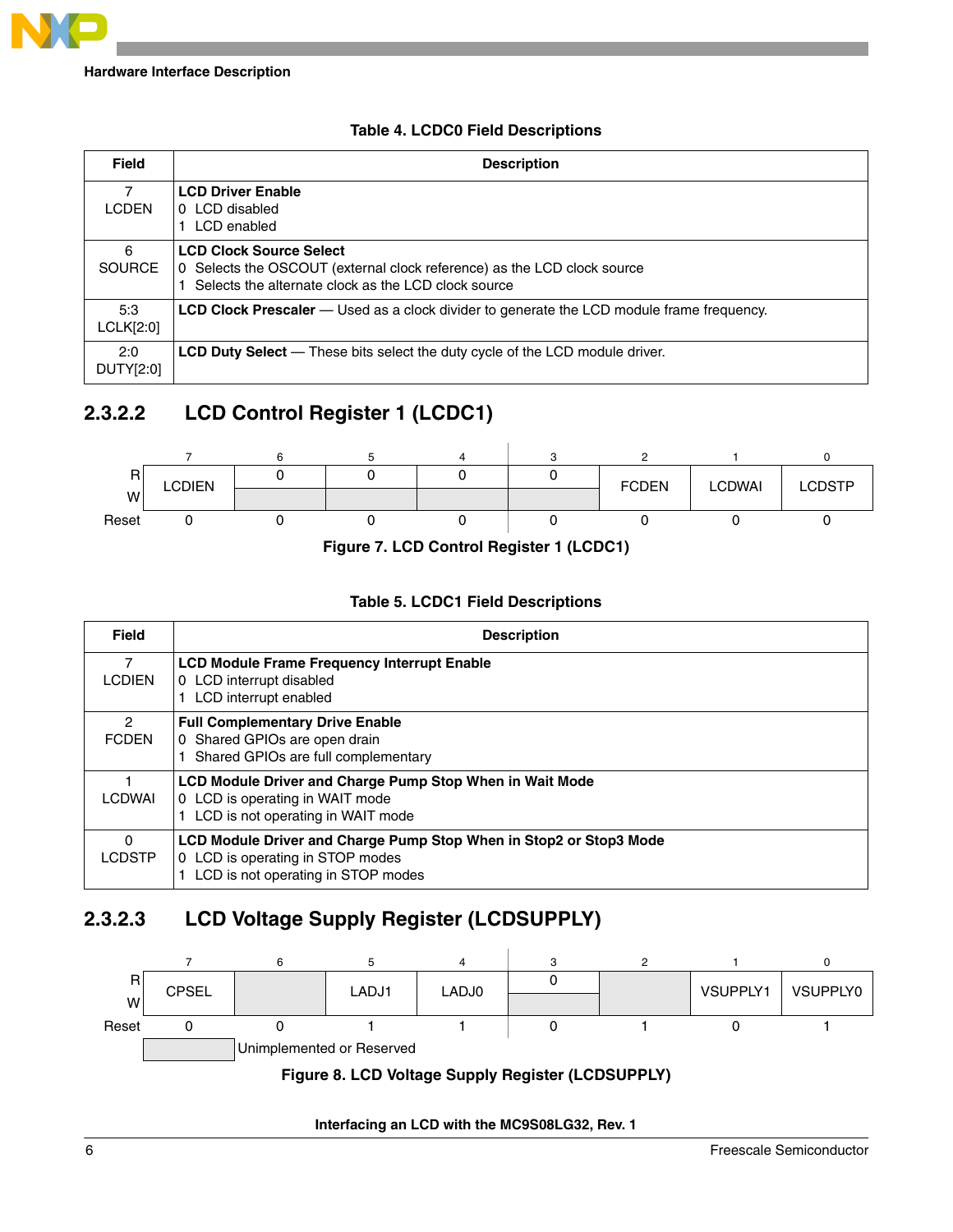

|  | <b>Table 6. LCDSUPPLY Field Descriptions</b> |  |  |
|--|----------------------------------------------|--|--|
|--|----------------------------------------------|--|--|

| <b>Field</b>      | <b>Description</b>                                                                                                                                                                                                                                                                                                                                                                                                                                                                                                                                                                                                                                                                                                                                                                                      |
|-------------------|---------------------------------------------------------------------------------------------------------------------------------------------------------------------------------------------------------------------------------------------------------------------------------------------------------------------------------------------------------------------------------------------------------------------------------------------------------------------------------------------------------------------------------------------------------------------------------------------------------------------------------------------------------------------------------------------------------------------------------------------------------------------------------------------------------|
| 7<br><b>CPSEL</b> | <b>Charge Pump or Resistor Bias Select</b><br>0 Resister bias selected<br>1 Charge pump selected                                                                                                                                                                                                                                                                                                                                                                                                                                                                                                                                                                                                                                                                                                        |
| 5:4<br>LADJ[1:0]  | <b>LCD Module Load Adjust</b><br>For $CPSEL = 1$<br>Adjust the clock source for the charge pump<br>00 — Fastest clock source for charge pump (LCD glass capacitance 8000 pF or lower)<br>01 - Intermediate clock source for charge pump (LCD glass capacitance 6000 pF or lower))<br>10 — Intermediate clock source for charge pump (LCD glass capacitance 4000 pF or lower)<br>11 - Slowest clock source for charge pump (LCD glass capacitance 2000 pF or lower)<br>For CPSEL = $0$<br>Adjust the resistor bias network for different LCD glass capacitance<br>00 — Low load (LCD glass capacitance 2000 pf or lower)<br>01 - Low load (LCD glass capacitance 2000 pf or lower)<br>10 — High load (LCD glass capacitance 8000 pf or lower)<br>11 — High load (LCD glass capacitance 8000 pf or lower) |
| 1:0               | <b>Voltage Supply Control</b><br>VSUPPLY[1:0] $ 01 - 01 $ Orive V <sub>113</sub> internally<br>11 — Drive $V_{113}$ externally<br>Others - Reserved                                                                                                                                                                                                                                                                                                                                                                                                                                                                                                                                                                                                                                                     |

### <span id="page-6-0"></span>**2.3.3 Data Waveform Registers**

### **2.3.3.1 LCD Waveform Registers (LCDWF[63:0])**



### **Table 7. LCDWF Field Descriptions**

| Field                                  | <b>Description</b>                                                                                                                                                                                                                                                                                                                                                                                                                                                                                                      |
|----------------------------------------|-------------------------------------------------------------------------------------------------------------------------------------------------------------------------------------------------------------------------------------------------------------------------------------------------------------------------------------------------------------------------------------------------------------------------------------------------------------------------------------------------------------------------|
| BP[x]LCD[y]<br>$x - A:H$<br>$v - 0:44$ | <b>Segment on frontplane operation</b> — If the LCD[y] pin is enabled and configured to operate as a frontplane pin,<br>these bits control the on or off state for the LCD segment connected between LCD[y] and BP[x].<br>0 LCD segment off<br>LCD segment on<br>Segment on backplane operation - If the LCD[y] pin is enabled and configured to operate as a backplane pin,<br>these bits control the phase (A-H) in which the LCD[y] pin is active.<br>0 LCD BP[x] inactive for LCD[y]<br>LCD BP[x] active for LCD[y] |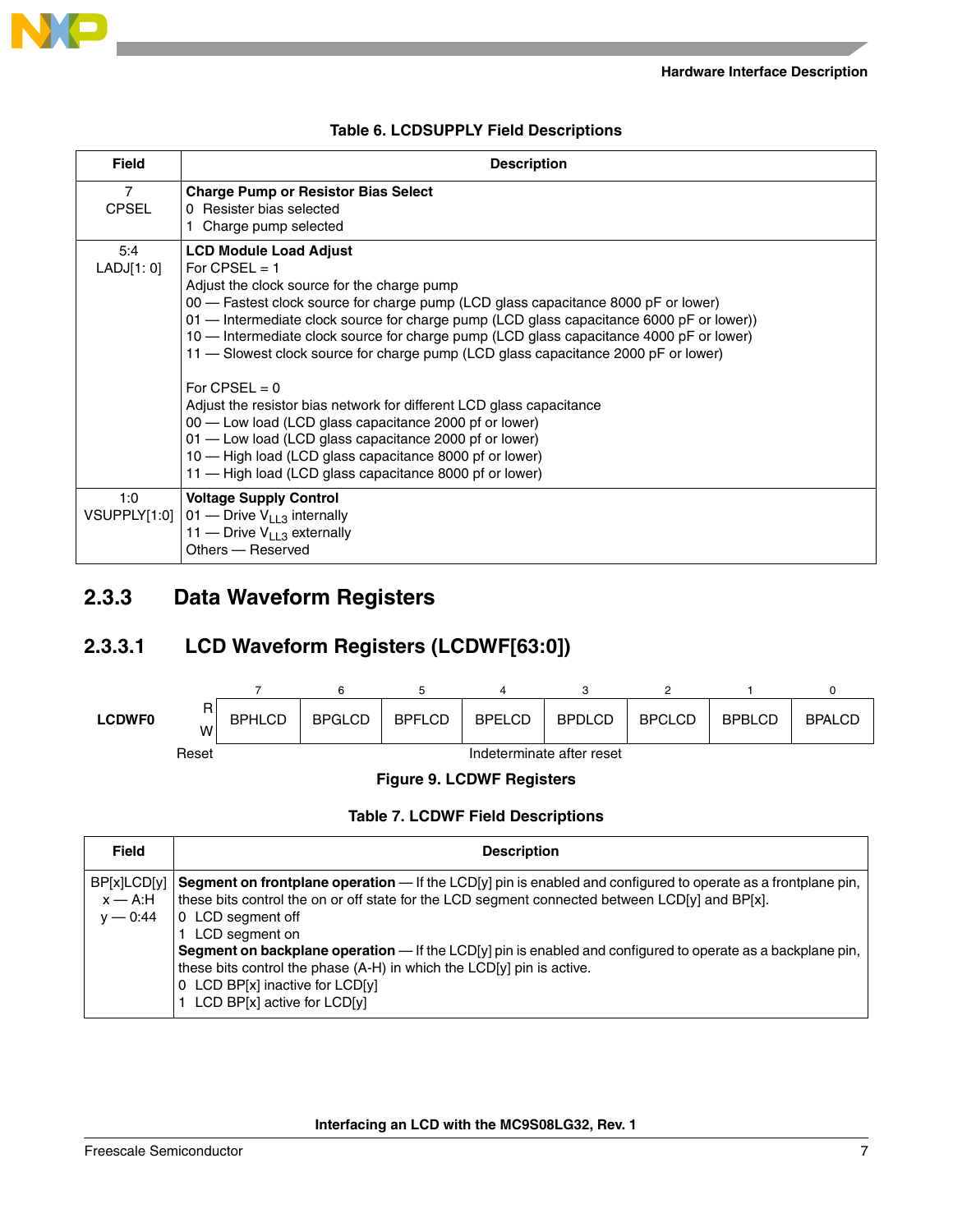

# <span id="page-7-0"></span>**2.4 LCD Operating Modes**

[Figure 10](#page-7-2) shows the internal circuitry for controlling the modes of operation for LCD block.The switches shown control all modes of bias voltage generation.



**Figure 10. Generation of Bias Voltage in Different Modes**

<span id="page-7-3"></span><span id="page-7-2"></span>[Table 8](#page-7-3) describes all possible configurations for charge pump/resistor network mode selection.

**Table 8. LCD Operating Modes**

| VSUPPLY[1:0] | <b>CPSEL</b> | Configuration                                                                                       |
|--------------|--------------|-----------------------------------------------------------------------------------------------------|
| 01           |              | Drive $V_{1,1,3}$ internally from $V_{DD}$ and $V_{1,1,1}$ .<br>Drive $V_{112}$ from resistor bias. |
|              |              | Drive $V_{1,1,3}$ externally from $V_{DD}$ and $V_{1,1,1}$ .<br>Drive $V_{112}$ from resistor bias. |
| 01           |              | Drive $V_{113}$ internally from $V_{DD}$ and $V_{113}$ .<br>Drive $V_{112}$ from charge pump.       |
|              |              | Drive $V_{1,1,3}$ externally from $V_{DD}$ and $V_{1,1,1}$ .<br>Drive $V_{112}$ from charge pump.   |

# <span id="page-7-1"></span>**2.4.1 Resistor Bias (R-Bias) Mode**

In this mode, the bias voltages,  $V_{LL1}$  and  $V_{LL2}$ , are generated by an internal resistor bias circuit. In this mode, you can provide  $V_{LL3}$  or drive it internally from  $V_{DD}$ . The internal bias network has multiple drive variants (see [Table 9\)](#page-8-1). See [Table 10](#page-8-2) to configure register bias mode.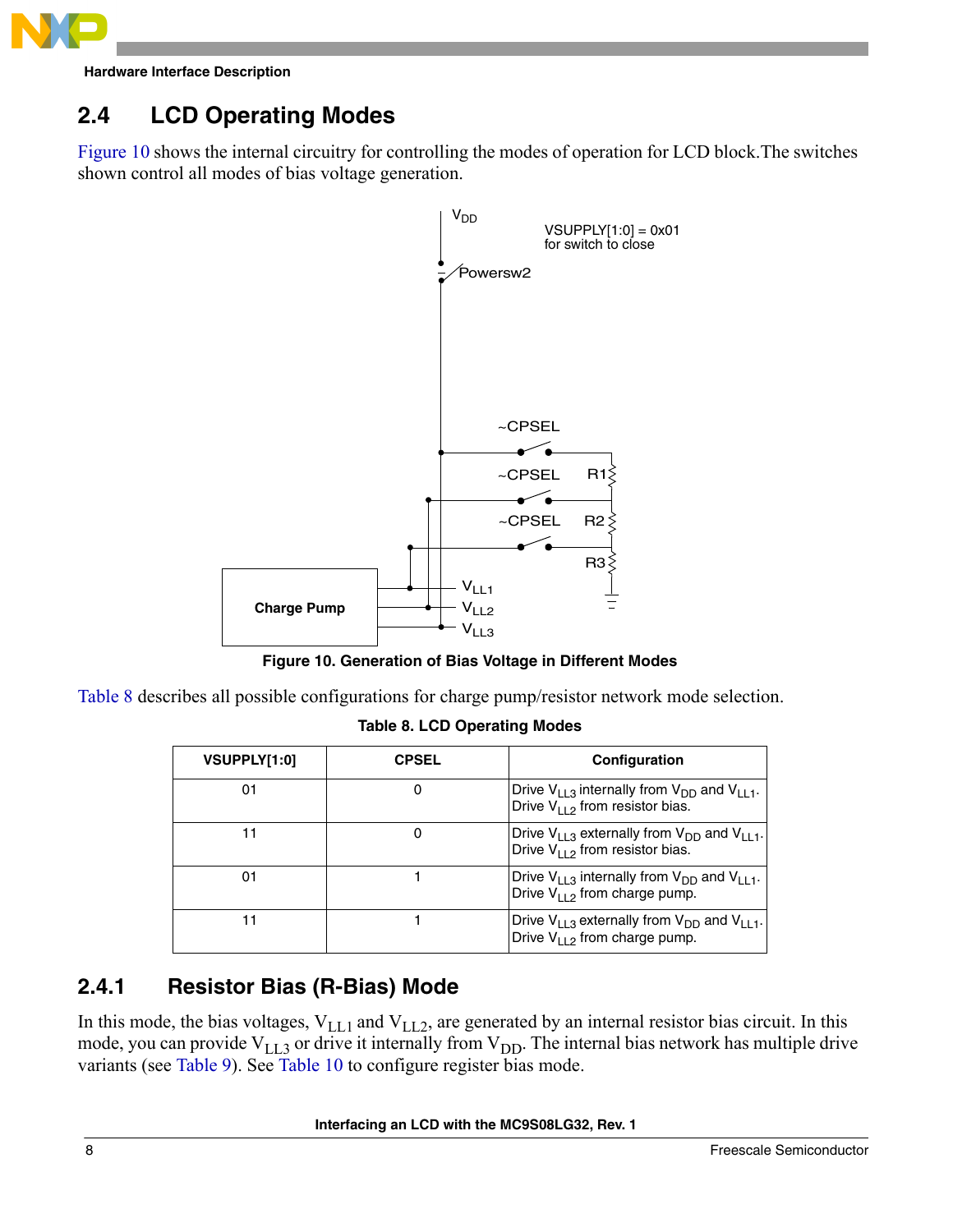





| Table 9. Drive Variants in Internal Register Bias |  |  |  |  |
|---------------------------------------------------|--|--|--|--|
|---------------------------------------------------|--|--|--|--|

<span id="page-8-1"></span>

|                   | LADJ[1:0] | <b>Description</b>                                       |
|-------------------|-----------|----------------------------------------------------------|
| <b>Low Drive</b>  | 0X        | Up to 992 kW resistor ladder<br>(three 992 kW resistors) |
| <b>High Drive</b> | 1Х        | Up to 92 kW resistor ladder<br>(three 92 kW resistors)   |

**Table 10. Resistor Bias Mode Configuration**

<span id="page-8-2"></span>

|                        | Value                |                             |  |
|------------------------|----------------------|-----------------------------|--|
| <b>Register Bit(s)</b> | $V_{LL3}$ Internally | V <sub>LL3</sub> Externally |  |
| LCDSUPPLY CPSEL        |                      |                             |  |
| LCDSUPPLY_VSUPPLY[1:0] | 01                   |                             |  |

# <span id="page-8-0"></span>**2.4.2 Charge Pump Mode**

In this mode, the bias voltages  $V_{LL1}$  and  $V_{LL2}$  are generated using an internal charge pump. For the charge pump to work properly, storage capacitors (0.1  $\mu$ F) are required on V<sub>LL1</sub>, V<sub>LL2</sub>, V<sub>CAP1</sub>, and V<sub>CAP2</sub> external pins. See [Section 2.2, "Voltage Pin Connections,](#page-1-2)" for details. In this mode, you can provide  $V_{LL,3}$ externally or derive it internally from  $V_{DD}$  based on the configuration.



**Figure 12. Bias Voltages in Charge Pump Mode**

|                        | Value                |                      |  |
|------------------------|----------------------|----------------------|--|
| <b>Register Bit(s)</b> | $V_{LL3}$ Internally | $V_{LL3}$ Externally |  |
| LCDSUPPLY CPSEL        |                      |                      |  |
| LCDSUPPLY_VSUPPLY[1:0] |                      |                      |  |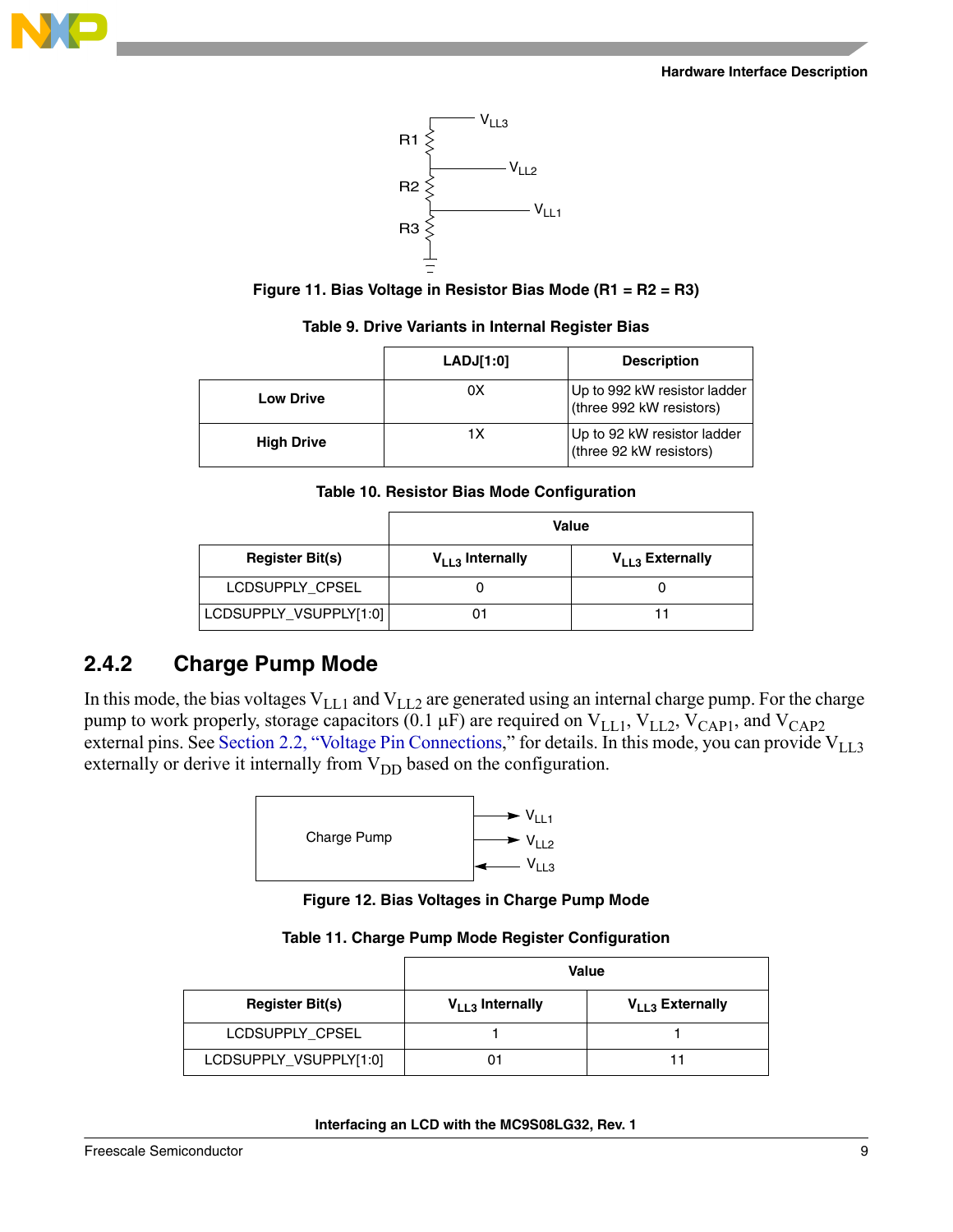

**Software Interface Description**

# <span id="page-9-0"></span>**3 Software Interface Description**

This section describes the external APIs available. These APIs use the LCD block functionality in the software driver.

| <b>Interface</b>     | <b>Description</b>                                                                                                                                                                 |
|----------------------|------------------------------------------------------------------------------------------------------------------------------------------------------------------------------------|
| Icd Init             | Provides LCD initial configuration based on flags that you define.                                                                                                                 |
| Icd PrintString      | Takes a string as input and displays it on the alphanumeric character space on the LCD,<br>starting from first alphanumeric character.                                             |
| lcd_PrintStringPos   | Takes a string as input and displays it on the alphanumeric character space on the LCD,<br>starting from alphanumeric character as per the argument passed as pos.                 |
| lcd_SlideString      | Takes a string as input and displays it on the alphanumeric character space on the LCD,<br>sliding the string from right-most digit to the left-most digit.                        |
| lcd_DispHexVal       | Takes a number as input and displays it in hexadecimal format on the alphanumeric<br>character space on the LCD, starting from alphanumeric character passed as startloc.          |
| lcd_DispDecVal       | Takes a float number as input and displays it in decimal base format on the alphanumeric<br>character space on the LCD, starting from alphanumeric character passed as startloc.   |
| lcd_DispVal          | Takes an integer number as input and displays it in decimal base format on the<br>alphanumeric character space on the LCD, starting from alphanumeric digit passed as<br>startloc. |
| lcd_StopBlinking     | Turns off the blinking feature of the LCD on the current display.                                                                                                                  |
| lcd_SetAltDisplay    | Turns on the alternate blinking mode with the display switching between the two strings<br>that were passed as arguments.                                                          |
| lcd_Clear            | Clears all the LCD segments.                                                                                                                                                       |
| Icd ActivateBlink    | Activates LCD blink functionality for the current LCD display.                                                                                                                     |
| lcd_TestSpecialChars | A test routine for all the special characters supported in LCD.                                                                                                                    |

### **Table 12. Software Interfaces**

# <span id="page-9-1"></span>**3.1 Interfacing LCD Glass with MC9S08LG32**

This section describes an example of interfacing the LCD glass  $(40 \times 4)$  with the MC9S08LG32 in auto applications. The LCD block of the SoC is configured in resistor bias mode, and uses the external voltage supply on the  $V_{LL}$ 3 pin for LCD supply as well as external contrast control. [Figure 13](#page-10-1) shows the hardware connections for this example.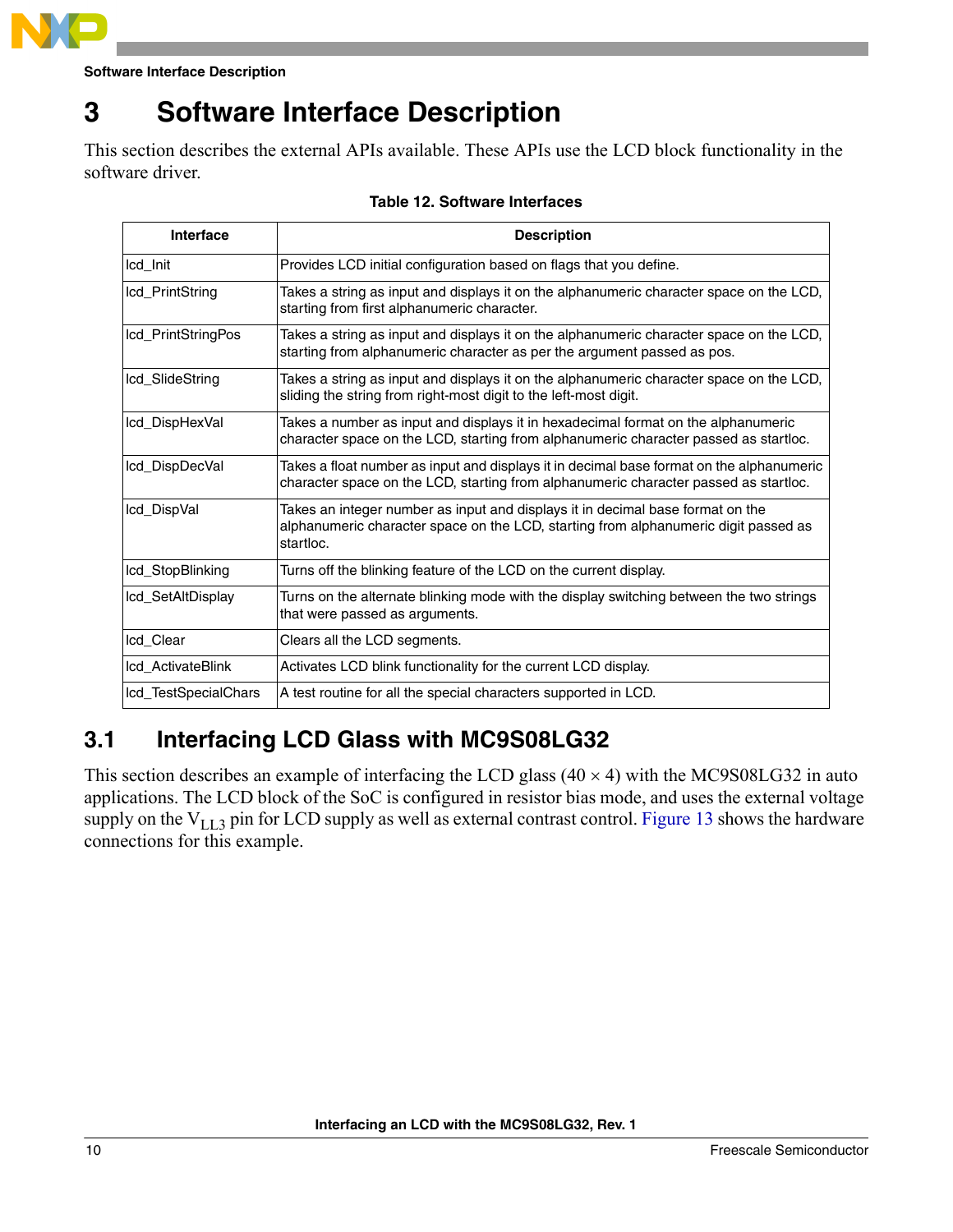

### **Software Interface Description**



**Figure 13. Example of Hardware Connections for Interfacing LCD Glass with MC9S08LG32**

# <span id="page-10-1"></span><span id="page-10-0"></span>**3.2 Register Configuration**

<span id="page-10-2"></span>[Table 13](#page-10-2) shows the control, voltage supply pins, and waveform data register configurations for operating the LCD glass in  $40 \times 4$  mode:

| Register            | Value | <b>Configuration Description</b>                                                                                            |
|---------------------|-------|-----------------------------------------------------------------------------------------------------------------------------|
| LCDC <sub>0</sub>   | 0x83  | Source clock from external oscillator<br>$LCLK$ — Clock divider is 0<br>DUTY — Duty cycle is 3 (because mode is $4\times$ ) |
| LCDC1               | 0x00  | LCD Interrupt - Off<br>LCD interrupt - On in wait and stop modes                                                            |
| <b>LCDVSUPPLY</b>   | 0x33  | CPSEL — Charge pump off<br>LADJ[1:0] - 0x3 high drive (see Table 9)<br>VSUPPLY $-V_{113}$ externally supplied               |
| LCDPEN <sub>0</sub> | 0xFF  | Use 44 SoC pins for LCD operation.                                                                                          |
| LCDPEN1             | 0xFF  |                                                                                                                             |
| LCDPEN <sub>2</sub> | 0xFF  |                                                                                                                             |
| LCDPEN3             | 0xFF  |                                                                                                                             |
| LCDPEN4             | 0xFF  |                                                                                                                             |
| LCDPEN5             | 0x0F  |                                                                                                                             |

**Table 13. LCD Register Configurations for 40** × **4 Mode**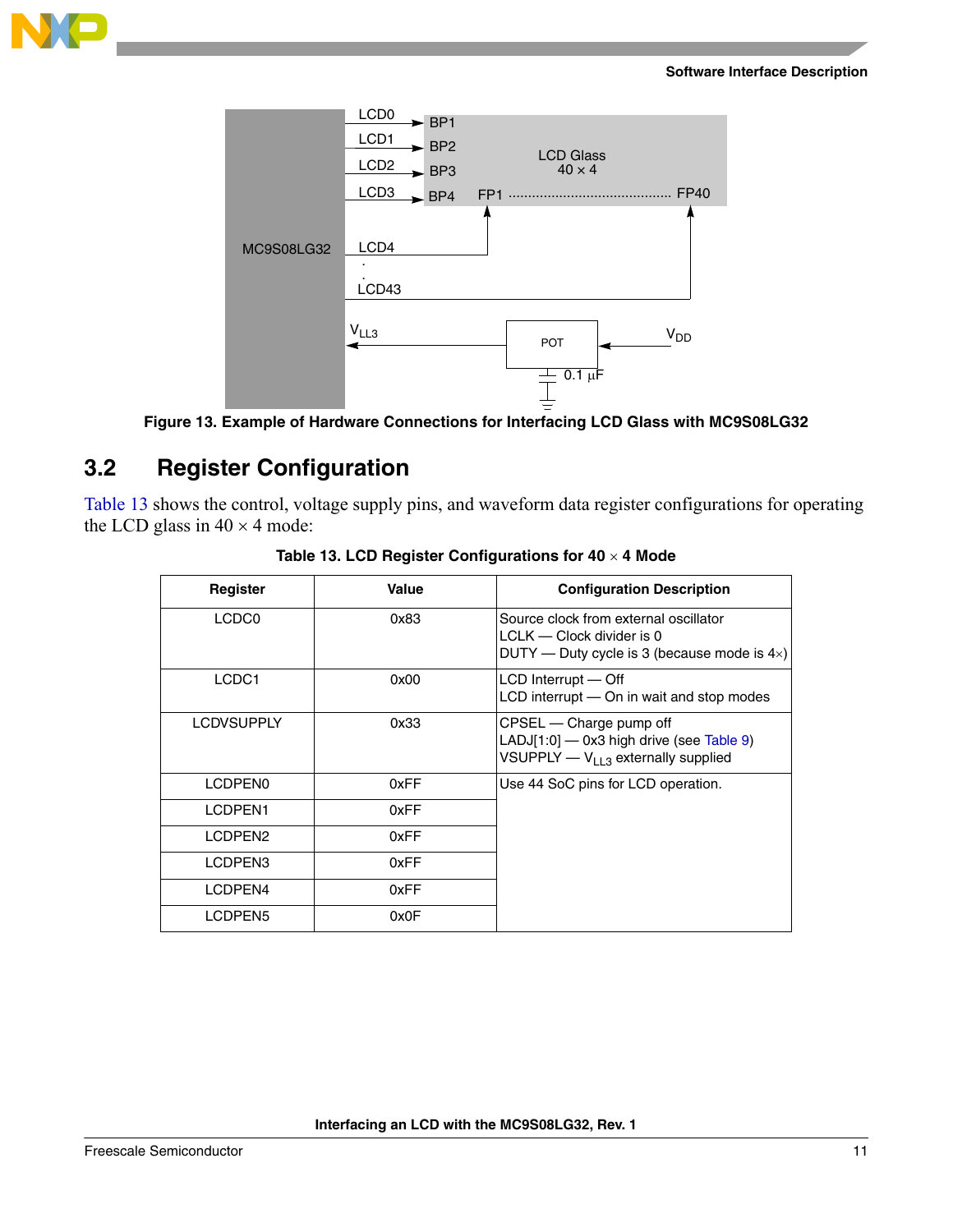

| Register    | Value | <b>Configuration Description</b>                                                            |
|-------------|-------|---------------------------------------------------------------------------------------------|
| LCDBPEN0    | 0x0F  | Use LCD[0:3] as backplane and all other LCD                                                 |
| LCDBPEN1    | 0x00  | pins (LCD[4:43]) as frontplane.                                                             |
| LCDBPEN2    | 0x00  |                                                                                             |
| LCDBPEN3    | 0x00  |                                                                                             |
| LCDBPEN4    | 0x00  |                                                                                             |
| LCDBPEN5    | 0x00  |                                                                                             |
| LCDWF[0:43] | 0x00  | Initialize the waveform registers. These<br>registers contain the data for the LCD display. |

**Table 13. LCD Register Configurations for 40** × **4 Mode (continued)**

### **NOTE**

You must configure all registers as described in [Table 13](#page-10-2) before enabling LCD (setting the LCDC0 LCDEN bit).

# <span id="page-11-0"></span>**4 Initialization Procedure**

Obey the instructions below to configure the LCD block of the SoC to operate with an LCD glass, and to operate in resistor bias mode with external voltage supply on the  $V_{1,1,3}$  pin and external contrast control.

- 1. Disable clock gating for the LCD module.  $SCGC2$   $LCD = 1$
- 2. Write LCDC0 register bits to configure the LCD module to use the clock from an external oscillator and to use clock divider and the duty cycle (number of backplanes – 1).  $LCDCO = 0x03$
- 3. Write LCDC1 register bits to configure LCD interrupt as off and to make LCD functional in wait and stop low-power modes.

 $LCDC1 = 0x00$ 

- 4. Write in LCD supply register (LCDCSUPPLY) to configure resistor bias mode operation and external voltage application on  $V_{LL}$ 3 pin.  $LCDSUPPLY =  $0x33$$
- 5. Configure the number of pins to be used for LCD operation (44 SOC pins in LCDPEN register).
- 6. Configure the backplane pins LCD[0:3] as backplane and all other LCD pins as frontplane in LCDBPEN register.

 $LCDBPEN = 0x0F$ 

- 7. Clear the LCDWF register to avoid the display of unwanted data on the LCD.
- 8. Enable the LCD module in the SoC by setting the LCDC0\_LCDEN bit.  $LCDCO = 0x83$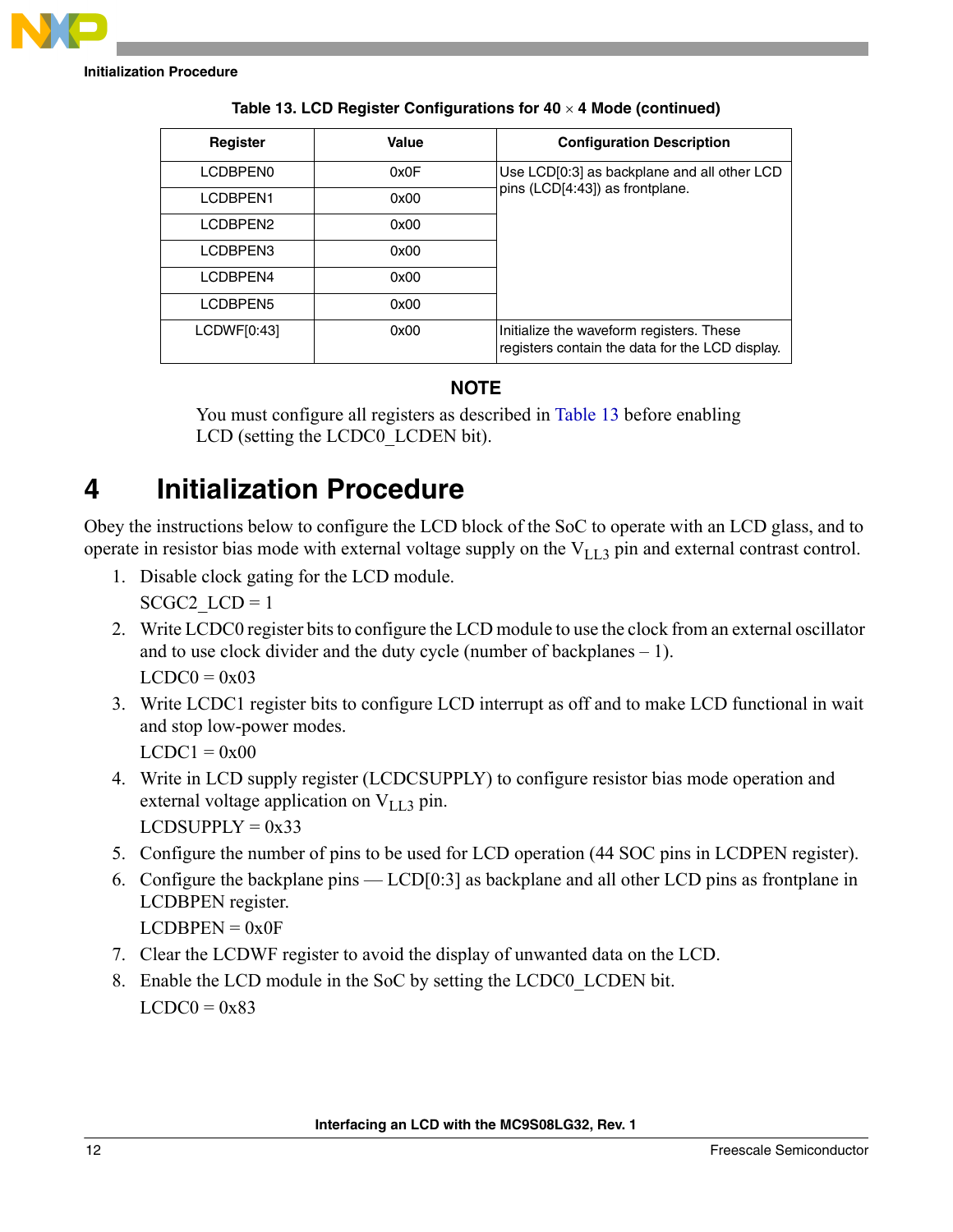



# <span id="page-12-0"></span>**4.1 Operating Modes Summary**

[Table 14](#page-12-4) summarizes the operating modes, associated hardware connections, and register configurations for the LCD block of MC9S08LG32:

<span id="page-12-4"></span>

| Operating<br>Temperature<br>Range | Current<br><b>Consumption</b><br>(mA) |                      | <b>Operating Mode Hardware Connections  </b>                                                                     | <b>Register Configurations</b>                  | <b>Applications</b>                                                   |
|-----------------------------------|---------------------------------------|----------------------|------------------------------------------------------------------------------------------------------------------|-------------------------------------------------|-----------------------------------------------------------------------|
| –40 °C to 85 °C                   | x<br>(Lower current<br>consumption)   | Charge Pump          | Supply 0.1µF capacitor<br>for charge storage on<br>$V_{LL1}$ , $V_{LL2}$ , $V_{CAP1}$ , and<br>$V_{\text{CAP2}}$ | LCDSUPPLY CPSEL = 1<br>$LCDSUPPLY$ $LADJ = 0x3$ | Consumer<br>appliances like<br>washing<br>machine.<br>microwave, etc. |
| –40 °C to 105 °C l                | $X + (20 \mu A)$                      | <b>Register Bias</b> | No capacitor needed                                                                                              | LCDSUPPLY_CPSEL = 0<br>$LCDSUPPLY_LADJ = 0x3$   | Automotive<br>applications like<br>auto cluster.<br>HVAC, etc.        |

### **Table 14. LCD Operating Modes Summary**

# <span id="page-12-1"></span>**5** Options for V<sub>LL3</sub>

[Table 15](#page-12-3) describes the configurations for  $V_{LL}$ <sub>2</sub> in MC9S08LG32.

**NOTE**

 $V_{LL3}$  and  $V_{DD}$  if different at power ramp, will cause current leakage.

Table 15. V<sub>LL3</sub> Configurations for LCD

<span id="page-12-3"></span>

| Configuration                                                                             | <b>Conditions</b>                                                                                                                                                                                                                                                                                                                                                                                                                                                                                                                   |
|-------------------------------------------------------------------------------------------|-------------------------------------------------------------------------------------------------------------------------------------------------------------------------------------------------------------------------------------------------------------------------------------------------------------------------------------------------------------------------------------------------------------------------------------------------------------------------------------------------------------------------------------|
| $V_{1,1,3}$ connected to external supply                                                  | This configuration applies if you:<br>• Use any of the 45 LCD pins as a full complementary digital GPIO.<br>• Vary V <sub>DD</sub> through board regulator to enable> the LCD contrast control feature.<br>• Select register bias mode or charge pump operating mode.                                                                                                                                                                                                                                                               |
| $V_{113}$ connected to $V_{DD}$ internally                                                | This configuration applies if you:<br>• Use any of the 45 LCD pins as a full complementary digital GPIO. GPIOs toggling as<br>outputs must be configured as open drain. You can use digital input functions for these<br>GPIO <sub>s</sub><br>• Vary V <sub>DD</sub> through board regulator to enable the LCD contrast control feature.<br>• Select register bias mode or charge pump operating mode.                                                                                                                              |
| $V_{1,3}$ connected to an external<br>independent source through<br>potentiometer network | This configuration applies if you:<br>• Use all 45 pins as LCD pins. You can also use digital input functions for GPIOs.<br>• Vary $V_{DD}$ through the external potentiometer to control the LCD contrast.<br>Charge pump mode is preferred in this scenario. If using register bias mode, you must<br>ensure that the potentiometer resistance is less than the register bias network values<br>selected by setting LCDSUPPLY_LADJ bits. This is required to avoid a drop in $V_{113}$ if<br>internal register bias is activated. |

# <span id="page-12-2"></span>**6 References**

See [S08LG Product Summary Page](http://www.freescale.com/webapp/sps/site/prod_summary.jsp?code=S08LG&fsrch=1) for more information and the documents released for MC9S08LG32.

### **Interfacing an LCD with the MC9S08LG32, Rev. 1**